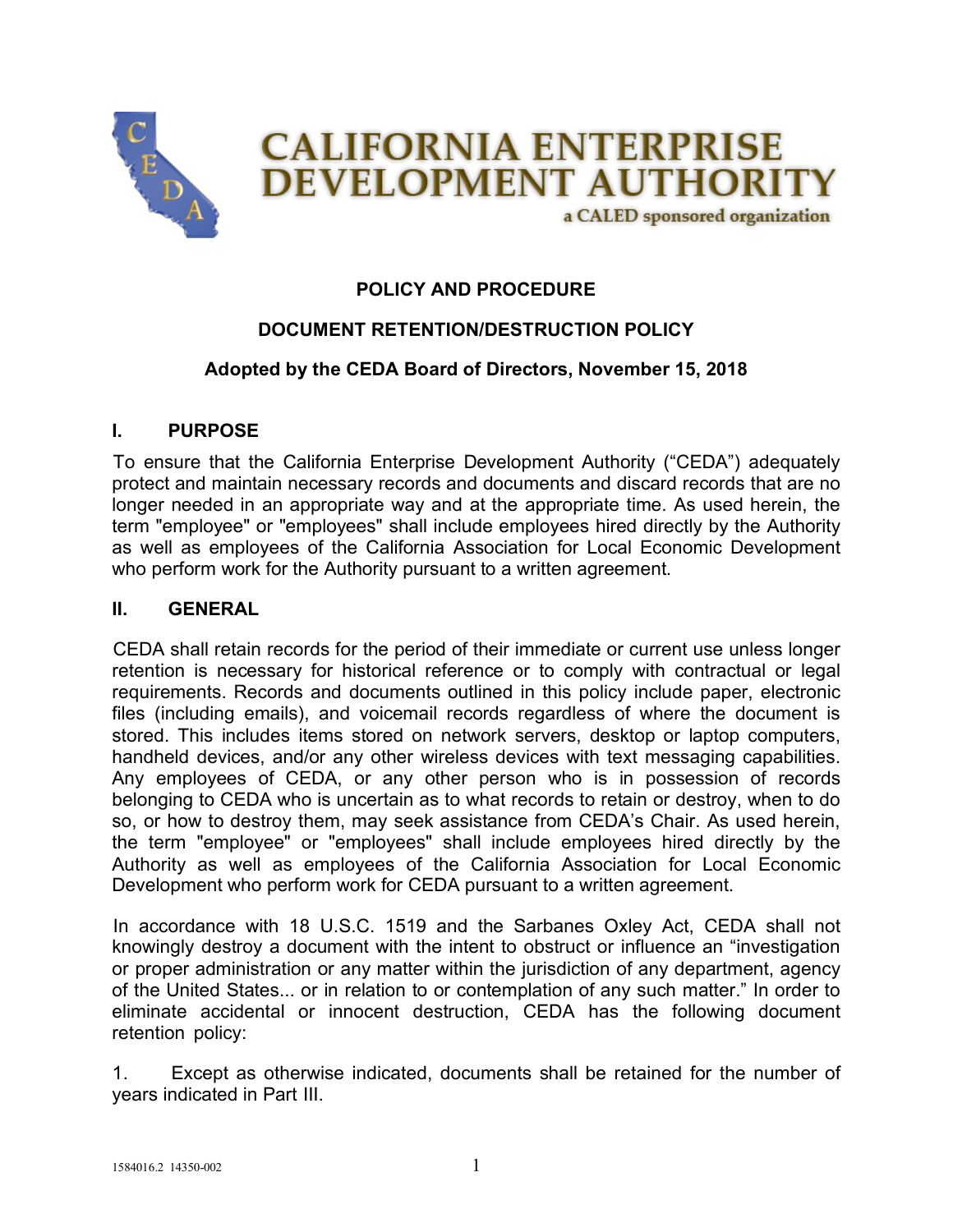2. Irrespective of the retention periods specified in Part III, upon (i) receiving notice of a lawsuit, government investigation, or other legal action against or involving CEDA, or (ii) learning of circumstances likely to give rise to such an action, proceeding or investigation, all documents in any way relating to such matter shall be preserved and safeguarded.

3. Employees are expected to utilize documentation practices as trained and are required to comply with the documentation standards outlined in this policy. Failure to do so could result in disciplinary action, up to and including termination of employment.

4. Appropriate employees will maintain complete, accurate, and high-quality records electronically or in damage-proof storage for the duration of the time periods provided for in this policy. Once any such time period has lapsed, the records are to be destroyed.

5. Documents maintained solely in electronic format will be scanned and retained in organized electronic folders on CEDA's network in accordance with this schedule. All records or directories will be password protected and will be physically stored on separate network servers from their original server, with access provided only to the appropriate employee(s). Daily backups will be performed and the records will be stored off site in a secure location that meets CEDA's strictest security handling and safety practice requirements.

## **III. RECORD RETENTION GUIDELINES**

#### **Type of Document Retention Term**

#### **A. Accounting**

|                | Annual financial statements           | <b>Permanent</b> |
|----------------|---------------------------------------|------------------|
| $\overline{2}$ | Subsidiary ledgers                    | 10 years         |
| 3              | General ledger                        | <b>Permanent</b> |
| $\overline{4}$ | Annual audit reports and work papers  | <b>Permanent</b> |
| 5              | Journal entries                       | 10 years         |
| 6              | Internal financial reports            | 3 years          |
| $\overline{7}$ | Check registers and cash receipts     | 10 years         |
| 8              | Depreciation schedules                | 10 years         |
| 9              | Accounts payable invoices and reports | 10 years         |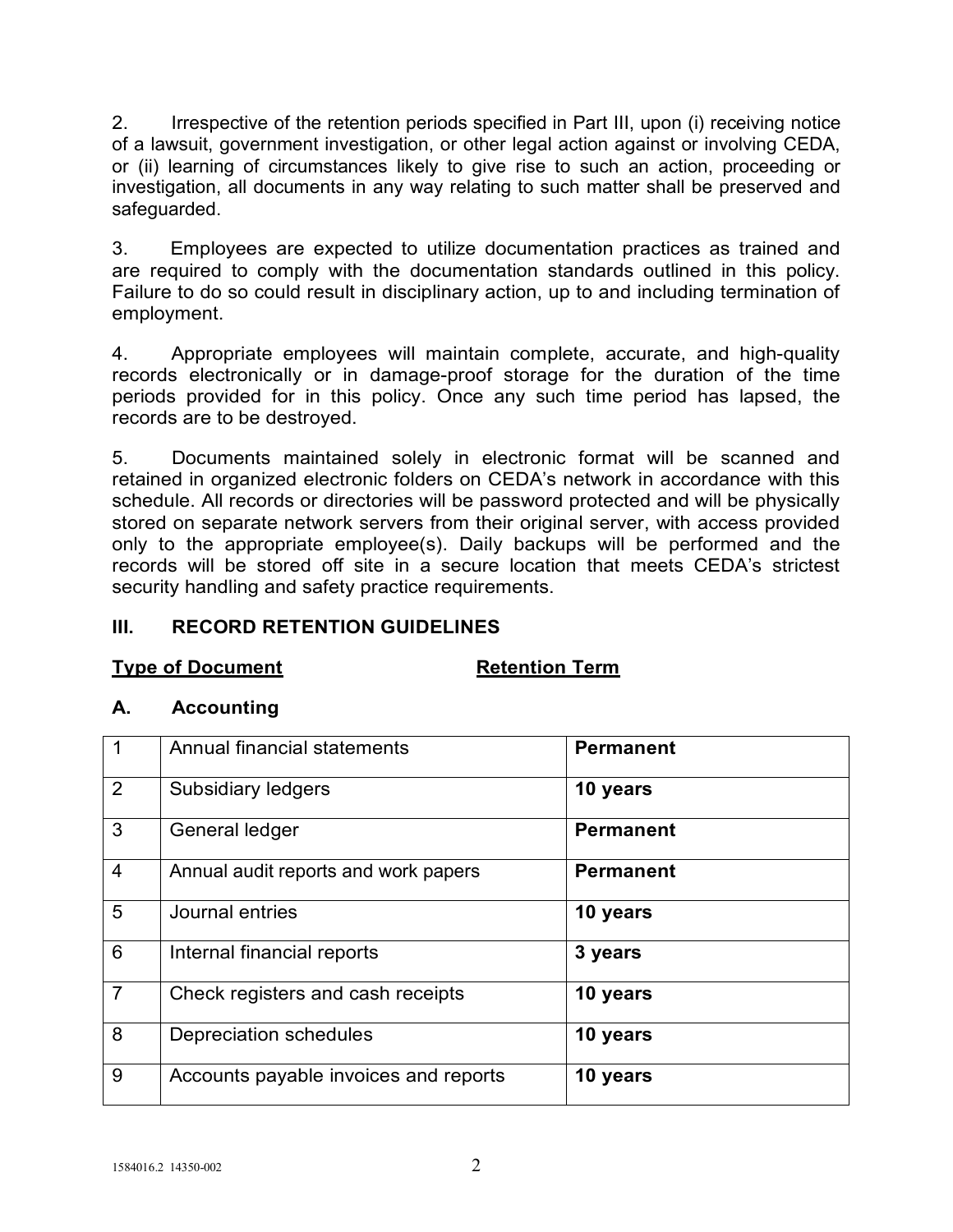| 10 | Accounts receivable invoices and reports  | 10 years         |
|----|-------------------------------------------|------------------|
| 11 | Chart of accounts                         | <b>Permanent</b> |
| 12 | Expense records                           | 10 years         |
| 13 | <b>Bank Statements and Reconciliation</b> | 10 years         |
| 14 | <b>Budget</b>                             | <b>Permanent</b> |

## **B. Tax Records**

|                | Federal tax returns (excluding payroll)                                    | <b>Permanent</b> |
|----------------|----------------------------------------------------------------------------|------------------|
| 2              | State & local tax returns                                                  | <b>Permanent</b> |
| 3              | 1099 forms                                                                 | <b>Permanent</b> |
| $\overline{4}$ | Payroll taxes (W2, W3)                                                     | <b>Permanent</b> |
| 5              | Payroll taxes (Form 941, state withholding,<br>unemployment)               | <b>Permanent</b> |
| 6              | City & State Sales and Excise Tax reports<br>with supporting documentation | 10 years         |

# **C. Payroll Records**

| -1             | Payroll deductions             | 10 years         |
|----------------|--------------------------------|------------------|
| 2              | Time cards                     | 10 years         |
| 3              | 4-4 forms                      | 10 years         |
| $\overline{4}$ | Payroll records                | 10 years         |
| 5              | State unemployment tax records | <b>Permanent</b> |
| 6              | Deductions register            | 10 years         |
| $\overline{7}$ | Earnings records               | 10 years         |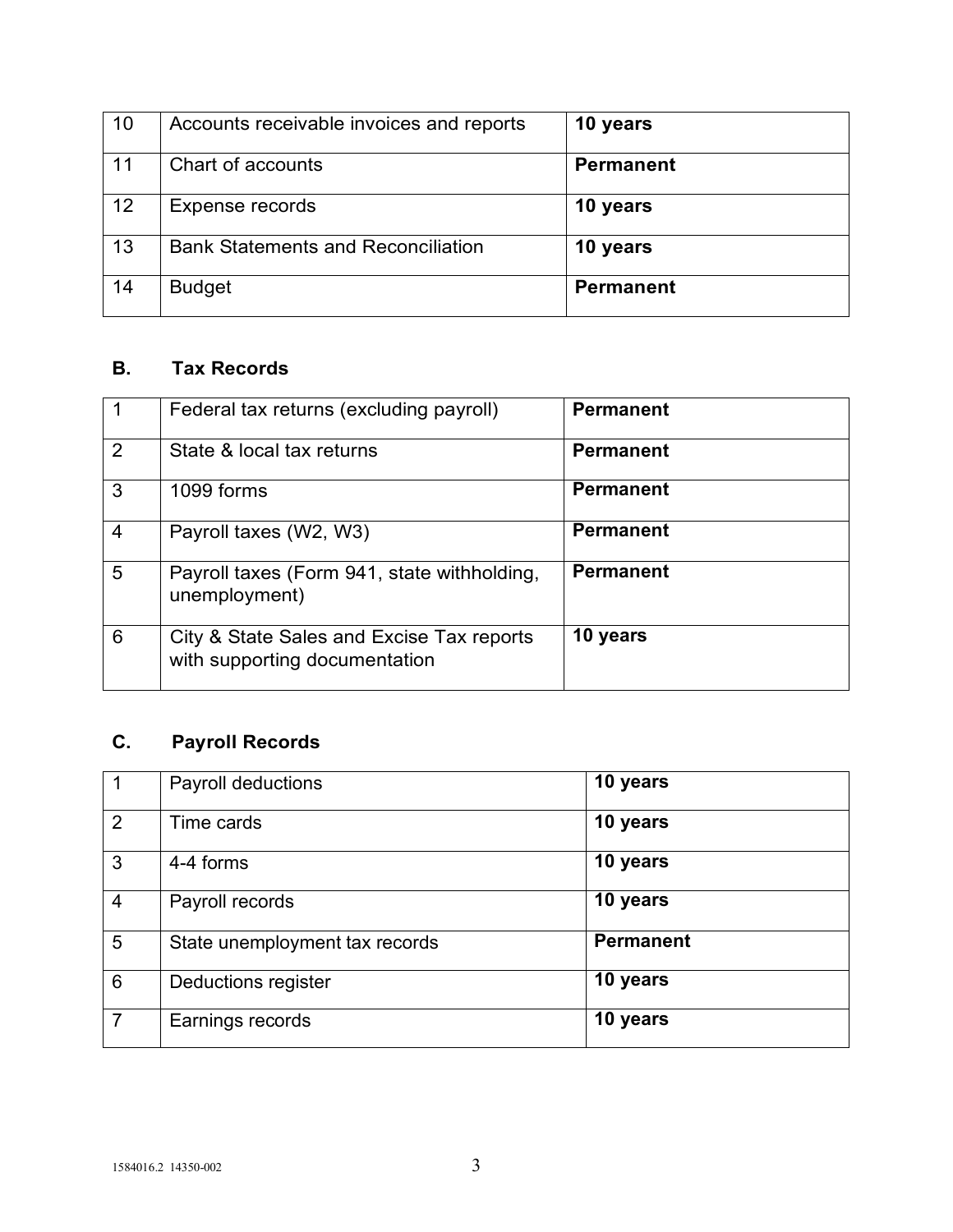## **D. Insurance Records**

|                | Policies (including expired)    | <b>Permanent</b> |
|----------------|---------------------------------|------------------|
| 2              | Claims for loss/damages         | <b>Permanent</b> |
| 3              | <b>Accident reports</b>         | <b>Permanent</b> |
| $\overline{4}$ | Appraisals                      | <b>Permanent</b> |
| 5              | <b>SLIP</b> insurance documents | <b>Permanent</b> |

# **E. Institutional and Legal Records**

| $\mathbf 1$    | Joint Powers Authority Articles of Incorporation<br>and amendments                                         | <b>Permanent</b>                     |
|----------------|------------------------------------------------------------------------------------------------------------|--------------------------------------|
| $\overline{2}$ | <b>Bylaws</b>                                                                                              | <b>Permanent</b>                     |
| 3              | <b>Policies</b>                                                                                            | <b>Permanent</b>                     |
| $\overline{4}$ | Agendas, Agenda Packets, and Minutes of<br>Board of Directors and Board Committee<br>meetings              | <b>Permanent</b>                     |
| 5              | Documentation of compliance with public<br>meeting notice requirements                                     | <b>Completion + 2 years</b>          |
| 6              | <b>Membership Ballots</b>                                                                                  | 3 years following<br>applicable vote |
| $\overline{7}$ | Executed Resolutions of the Board of<br><b>Directors</b>                                                   | <b>Permanent</b>                     |
| 8              | <b>Associate Membership Agreements</b>                                                                     | <b>Permanent</b>                     |
| 9              | Annual state reporting requirement<br>documentation (GCC--Government<br>Compensation in California report) | <b>Permanent</b>                     |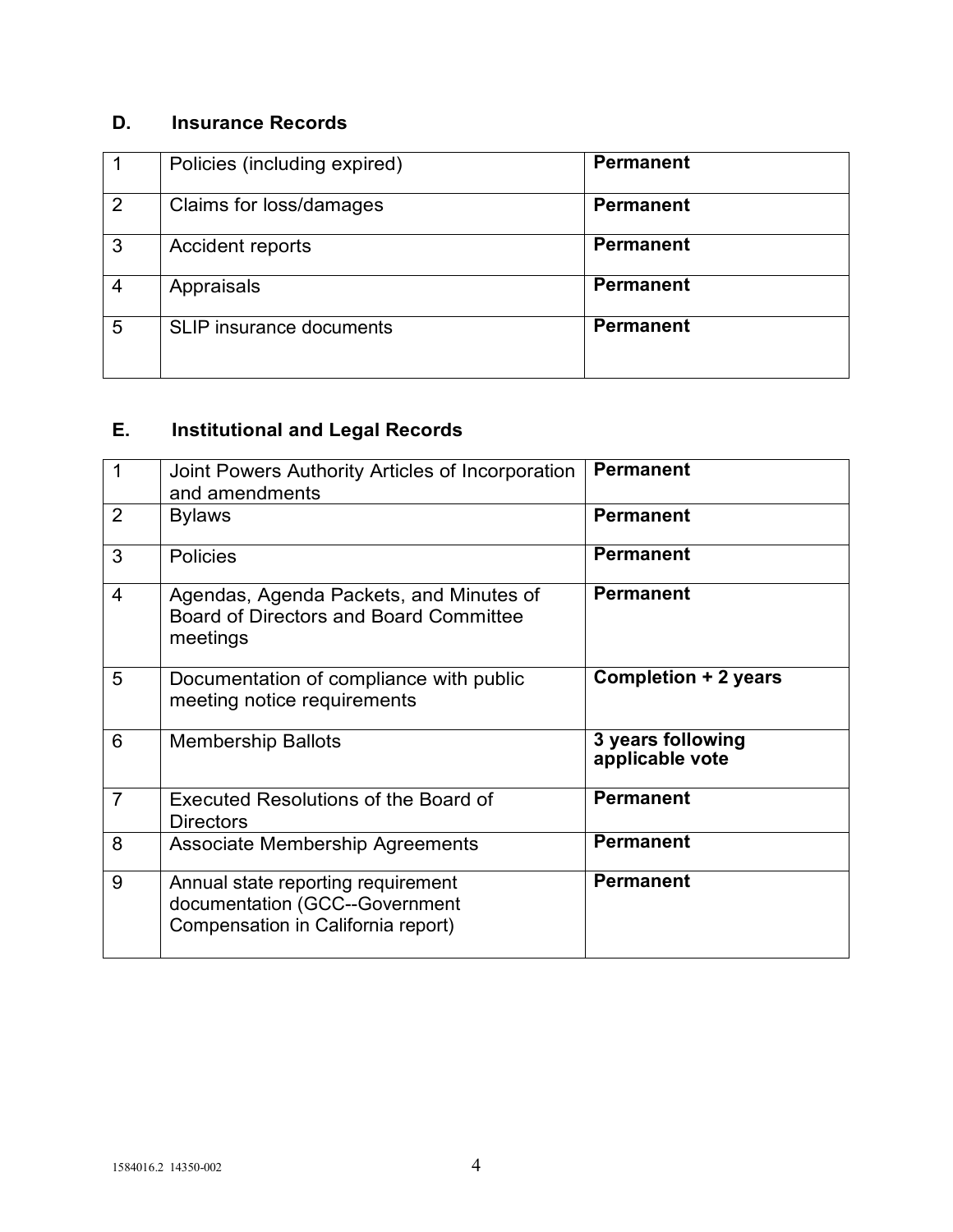# **F. Legal Records**

|   | Agreements, contracts, licenses, leases | Until 10 years following<br>expiration |
|---|-----------------------------------------|----------------------------------------|
|   | General correspondence                  | 4 years                                |
| 3 | Correspondence with corporate counsel   | <b>Permanent</b>                       |

# **G. Financing Records**

| 1. | Bond Files / Transcripts / Certificates of<br>Participations (COPs) / Coupons.                                                      | <b>Cancellation., Redemption</b><br>or Maturity + 10 years |
|----|-------------------------------------------------------------------------------------------------------------------------------------|------------------------------------------------------------|
| a. | Borrower CEDA applications and financial<br>documents                                                                               | <b>Cancellation., Redemption</b><br>or Maturity + 10 years |
| b. | Bond Issuance and Closing Documents (including<br>but not limited to CIDIAC Acknowledgement of<br>Report of Proposed Debt Issuance) | <b>Cancellation., Redemption</b><br>or Maturity + 10 years |
| C. | Correspondence among deal team prior to<br>issuance                                                                                 | <b>Cancellation., Redemption</b><br>or Maturity + 10 years |
| d. | Performance deposit release letter from CDLAC--<br>part of borrower's file                                                          | <b>Cancellation., Redemption</b><br>or Maturity + 10 years |
| е. | Department of the Treasury, Internal Revenue<br>Service, Acknowledgement of Form 8038                                               | <b>Cancellation., Redemption</b><br>or Maturity + 10 years |
| f. | IRS documentation for bond issuances that are<br>being audited (e.g. Form 4564, Form 2848, etc.)                                    | <b>Cancellation., Redemption</b><br>or Maturity + 10 years |
| g. | Performance deposit release letter from CDLAC--<br>part of borrower's file                                                          | <b>Cancellation., Redemption</b><br>or Maturity + 10 years |
| h. | Soft copies of invoices (issuance, annual fee, etc.)                                                                                | <b>Cancellation., Redemption</b><br>or Maturity + 10 years |
|    |                                                                                                                                     |                                                            |
| 2. | <b>Assessment District Administration</b><br><b>PACE Assessments</b>                                                                |                                                            |
| a. | <b>PACE Levy Submission Reports--received from</b><br>jurisdictions via email                                                       | <b>Termination of District + 5</b><br>years unless some of |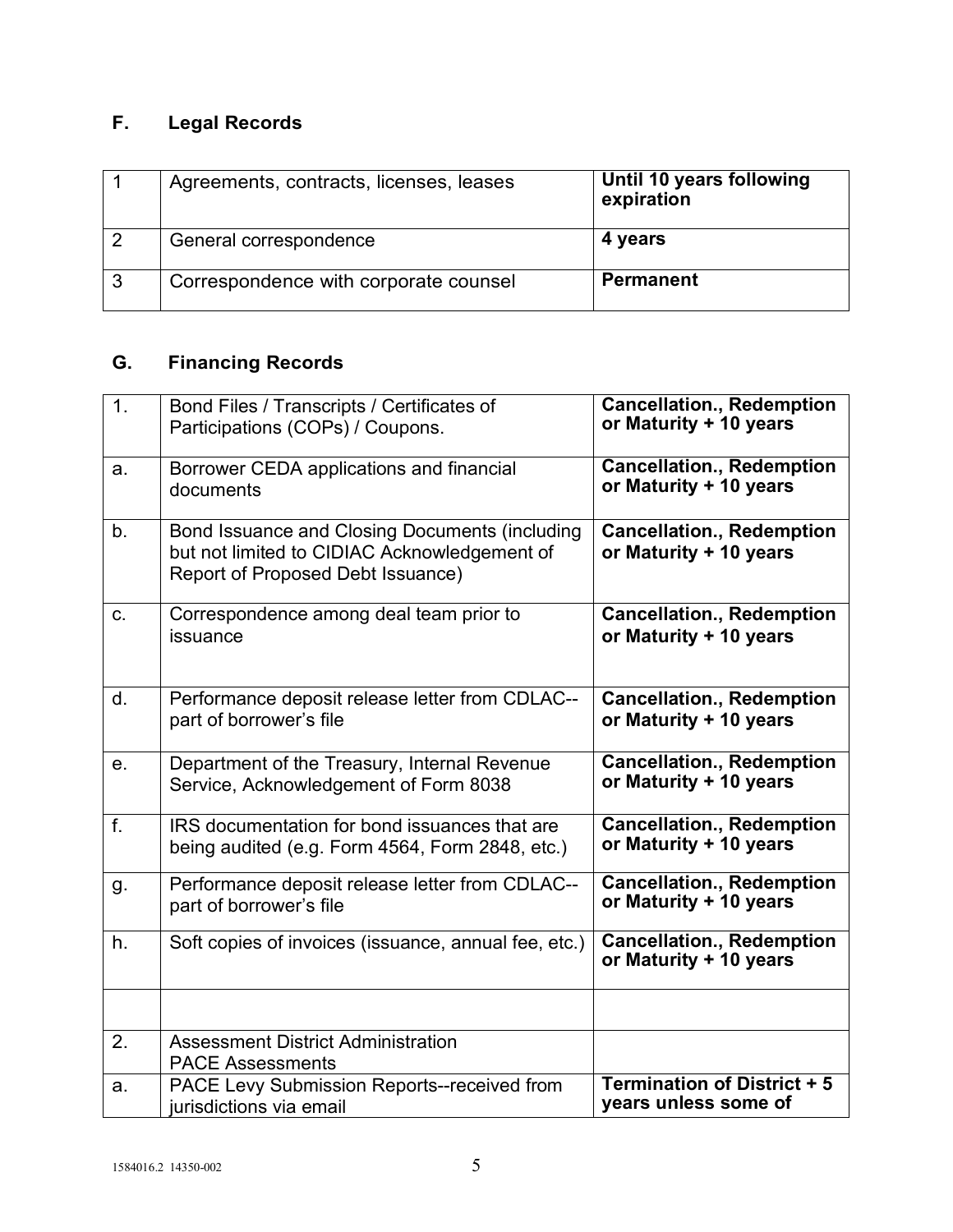|    |                                                                                                             | these records are subject<br>to audit then audit $+5$<br>years<br>default is whichever is                                    |
|----|-------------------------------------------------------------------------------------------------------------|------------------------------------------------------------------------------------------------------------------------------|
|    |                                                                                                             | longer                                                                                                                       |
| b. | Residential PACE documents requiring a wet<br>signature (hard copy)--e.g. Notice of Assessment<br>documents | <b>Termination of District + 5</b><br>years unless some of<br>these records are subject<br>to audit then audit $+5$<br>years |
|    |                                                                                                             | default is whichever is<br>longer                                                                                            |

# **H. General Administrative Records (not addressed elsewhere)**

|                | <b>General Correspondence</b>        | 4 years                                                                                     |
|----------------|--------------------------------------|---------------------------------------------------------------------------------------------|
| $\overline{2}$ | <b>FPPC Form 700 Documents</b>       | 7 years                                                                                     |
| 3              | Procurement records (bids/proposals) | 3 years following<br>procurement date or<br>project completion date,<br>whichever is later. |

# **I. Digital Storage Media and Other Electronic Information**

|                | Employee hard drives and storage media                           | 6 years after separation of<br>employment                                                        |
|----------------|------------------------------------------------------------------|--------------------------------------------------------------------------------------------------|
| 2              | Network hard drives                                              | 2 years from cessation of<br>use; 5 years if programs<br>contained thereon are no<br>longer used |
| 3              | Storage media used for routine backups of<br>network information | 1 month                                                                                          |
| $\overline{4}$ | Website (archive version and current version)                    | 3 years                                                                                          |
| 5              | Website user records (i.e., login tracking<br>information)       | 1 year                                                                                           |
| 6              | Voicemail records (stored electronically)                        | 90 days                                                                                          |